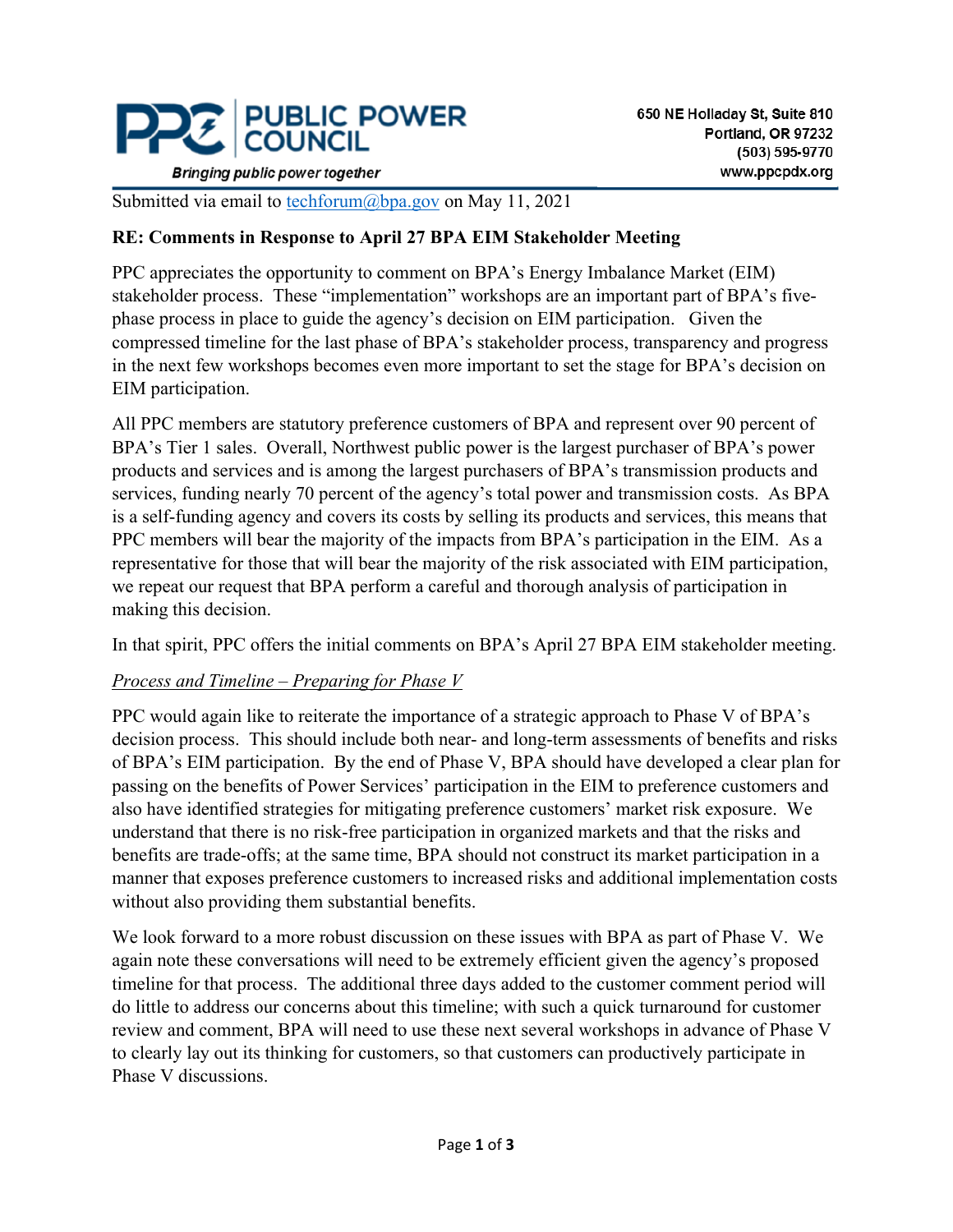## *Customer Impact Summary*

PPC continues to appreciate the review of customer impacts conducted as part of the customer impact summary. During the discussion on customer impacts at the April 27 workshop, BPA staff shared some of their thinking around how the agency could separate from the EIM under certain conditions. This discussion was very helpful in understanding some of the ways BPA may mitigate risk associated with its EIM participation, and PPC requests an expanded discussion on this issue at a future workshop. There are several aspects regarding market "separation" that PPC would like to better understand, including:

- What details BPA would include in its operating procedures guiding separation from the market?
- What financial, operating, or other circumstances trigger a separation of the market for BPA?
- How would BPA notify customers of its plans to separate from the market? What would ongoing communication or customer engagement during a market separation look like?
- What triggers would cause BPA to end its separation from the market after such a separation occurs?
- Would BPA also have procedures that specified when it would make its generation or transmission unavailable to the EIM?

# *Post Go-live Reporting*

PPC has requested post go-live reporting on several EIM topics, and we appreciate BPA addressing this issue in a workshop. We look forward to more discussion at the May workshop, and in advance wanted to provide some items that PPC would be interested in seeing as part of BPA's regular go-live reporting:

- **Benefit estimates for BPA Power Services** 
	- o BPA calculated, not those provided by CAISO
- **Impacts to BPA's Asset Controlling Supplier Emission Factor on an ongoing basis**
- **Number of hours BPA passes RS tests**
	- o Any trends to hours in which the tests are failed
- **Number of hours BPA is taking mitigating actions to pass the RS test**
	- o Cost and benefits to customers from those actions being taken
- **Transmission donations** 
	- o Amount of total donations
	- o Type of transmission donated
	- o Diurnal or seasonal patterns
	- o Assessment of impacts to long-term firm due to donation of non-firm
- **Allocation of congestion charges and credits** 
	- o By transmission type (firm vs. non-firm)
	- o Total amount allocated in neutrality accounts
- **Comparison of LAP/LMP to Mid-C index to understand impacts of Ancillary Service price changes**